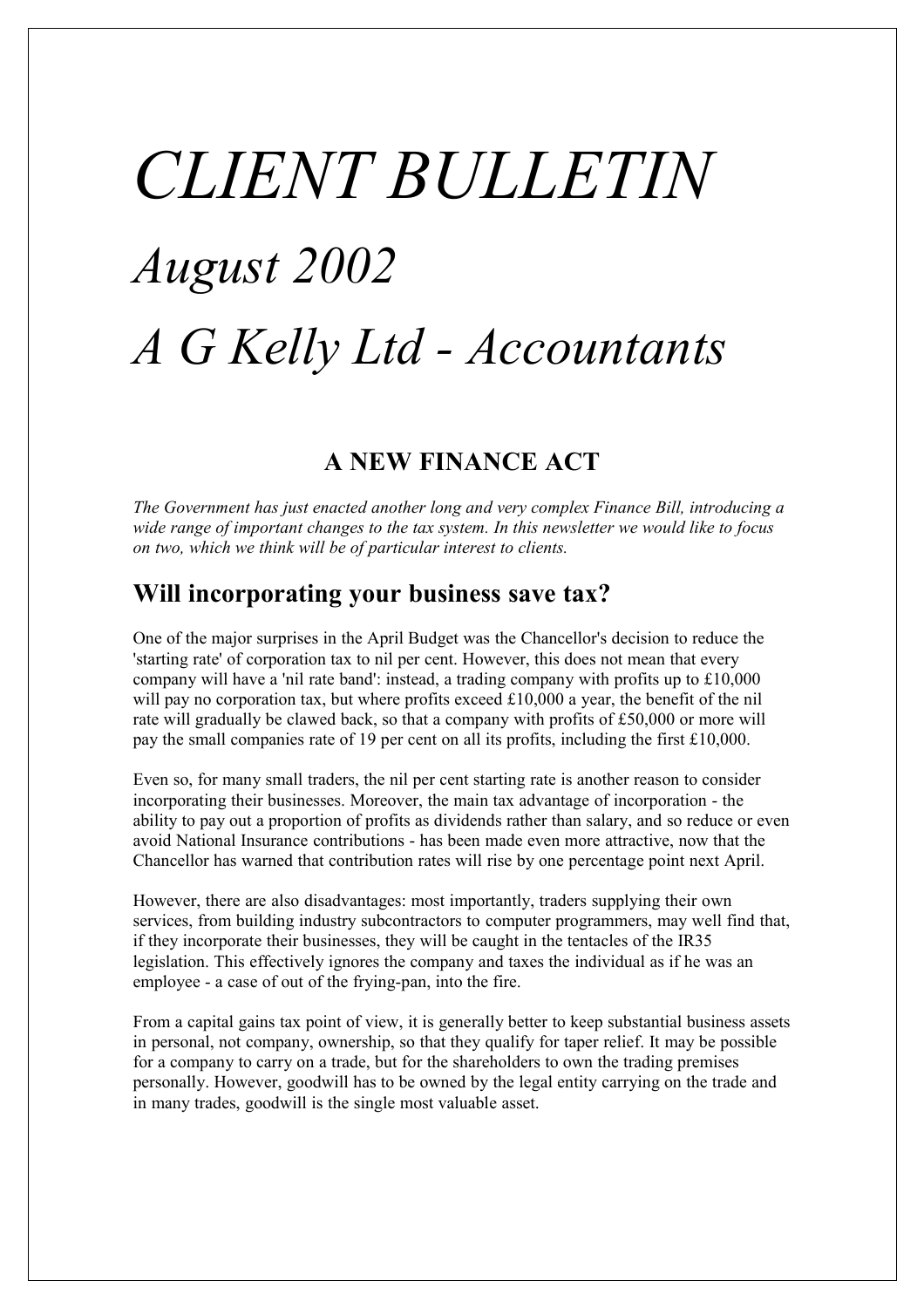A final point to bear in mind is that the tax rules may well change again, so before incorporating a business to save tax, it is sensible to consider how it could be disincorporated again if the need arises. Generally speaking, it is possible to incorporate a business without triggering significant tax liabilities, because there are special reliefs for incorporation. However, there are no parallel reliefs for disincorporation, which means that a company can become a kind of fiscal prison.

The right answer will depend very much on the circumstances of the individual case. If you are considering incorporating your business, whether for tax or commercial reasons, we do strongly recommend you to discuss the advantages and disadvantages of your various options with us, at an early stage.

#### **Ten per cent capital gains tax on business assets - perhaps!**

The Government and the Inland Revenue have really hammered home the message that the enhanced taper relief for business assets, introduced by the Finance Act, means that the maximum capital gains tax charge, on business assets sold after two years' ownership, will be ten per cent.

The low tax rate is good news, but the potential problem is that it applies only to 'business assets', as defined by the taper relief legislation. The statutory definition is very restrictive and excludes many items that would normally be thought of as 'business assets'. The main danger area is that shares in a family company do not qualify unless the company:

- · Carries on a trade or trades; **and**
- · Does **not** carry on any substantial non-trading activity.

The Inland Revenue's rule of thumb is that a company does not qualify if more than 20 per cent of its turnover comes from non-trading activities; or more than 20 per cent of its assets are not trading assets; or more than 20 per cent of management time is devoted to non-trading activities. To take two fictional examples:

Agricola Ltd is a farming company. Because of the foot-and-mouth outbreak and the agricultural recession, farm sales have slumped, so that the rent from old barns let out as small business units now accounts for a third of turnover. The company has breached the '20 per cent' rule and so its shares are not 'business assets' for taper relief purposes.

Midas Ltd makes gold from base metals and has, unsurprisingly, been trading profitably for many years. The shareholders are all higher-rate taxpayers and so have found it tax-efficient to retain a proportion of profits within the company. Stock exchange and other investments now account for a third of the company's assets. Midas too has breached the '20 per cent' rule and its shares are not 'business assets' for taper relief purposes.

Where the proprietors of a family company (or other privately-owned trading company) think they may wish to sell their shares at some time in the future, they should bear the '20 per cent' rule in mind. Bear in mind also that it is not enough for the shares to have qualified as business assets for the last two years before the sale - for full taper relief to be obtained, the shares must have been business assets continuously since 6 April 1998.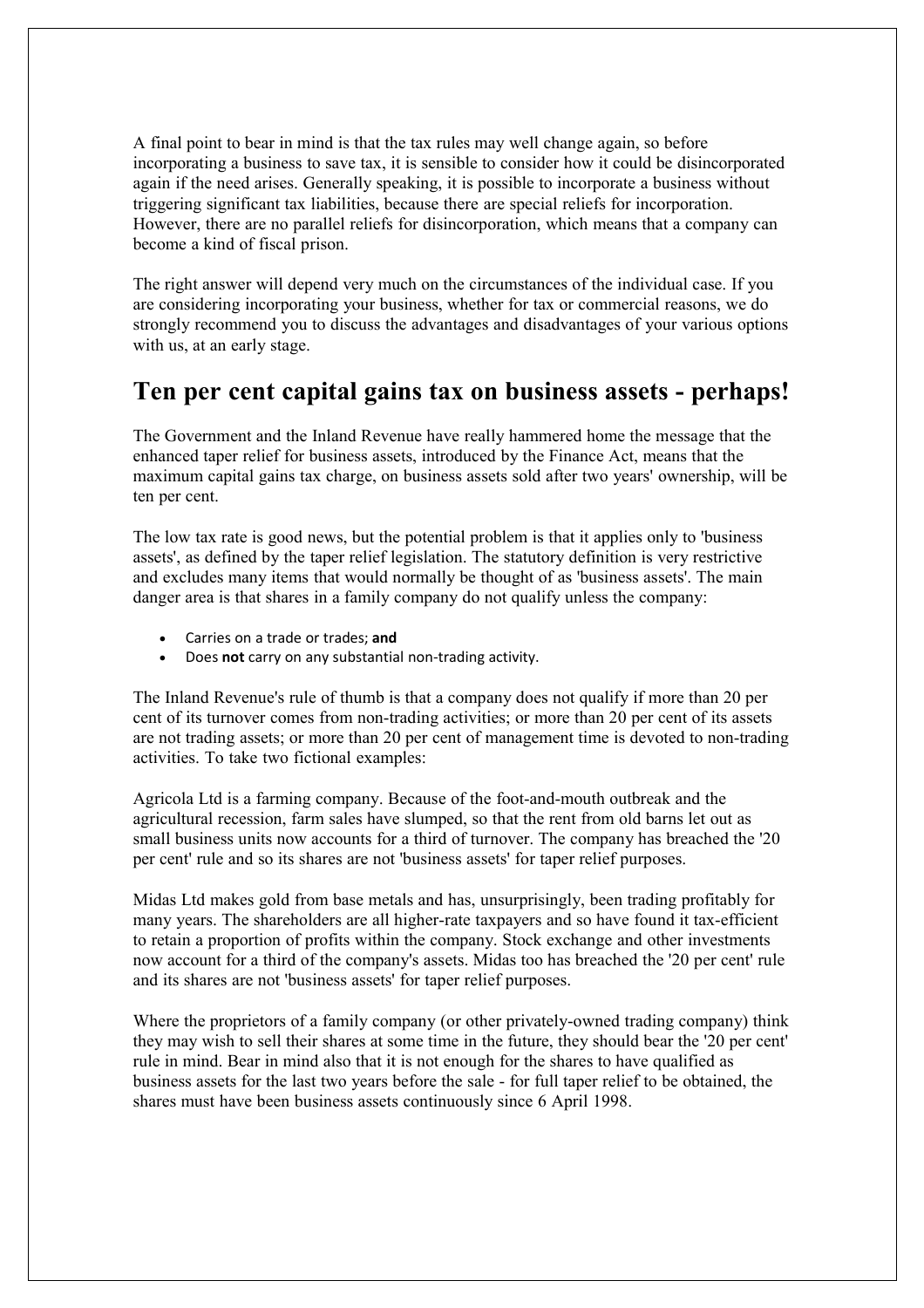More generally, anyone setting up a business, or acquiring substantial business assets, should consider the holding structure carefully. We strongly recommend that they discuss alternative formats with ourselves, before committing themselves to one particular course of action.

#### **WORKING AT HOME**

Sometimes, significant changes are made to the tax rules, not by new legislation, but by the Inland Revenue and other Government agencies reconsidering their interpretation of existing laws, or by focusing their attention on particular areas. A change in practice can be a very quiet way of introducing a new 'stealth tax' and a current example is the imposition of business rates on people who work from home.

Working from home, in one form or another, has always been popular, but until recently it was rare for the authorities to claim that, where a householder used a room for business purposes, a liability to business rates arose.

## **The law and the practice**

In principle, the Council Tax is charged on houses and flats and business rates are charged on business premises. Dual-use buildings - for example, a shop with living accommodation may be charged partly to Council Tax and partly to business rates.

Council Tax and business rate assessments are made by the Valuation Office Agency - a branch of the Inland Revenue - although the tax is collected by local authorities. Recently, the Agency has become more aggressive in its approach to people who work from home and is now more likely to argue, for example, that a householder who uses a room as an office should pay business rates on that room.

#### **When will business rates be claimed?**

The first, and most important point, is that a room may be liable to business rates even if it is not used wholly for business purposes. For example, a room that is generally used as an office may be liable to business rates, even if it is occasionally used for domestic purposes say, as a guest bedroom.

Secondly, a room that has been specially created as working space (for example, converted from an integral garage) may be liable to business rates, even if there is significant private use.

Thirdly, a 'home office' may be liable to business rates even if the householder is not himself in business - for example, if he is a full-time employee of a major public company who is required, or allowed, to work from home. Business rates apply to any non-domestic use, and so may also be due if the householder works for a public sector body or a not-for-profit organisation.

Fourthly, the Agency has specifically said that it will charge business rates, even if the reason the householder works from home is that he is disabled.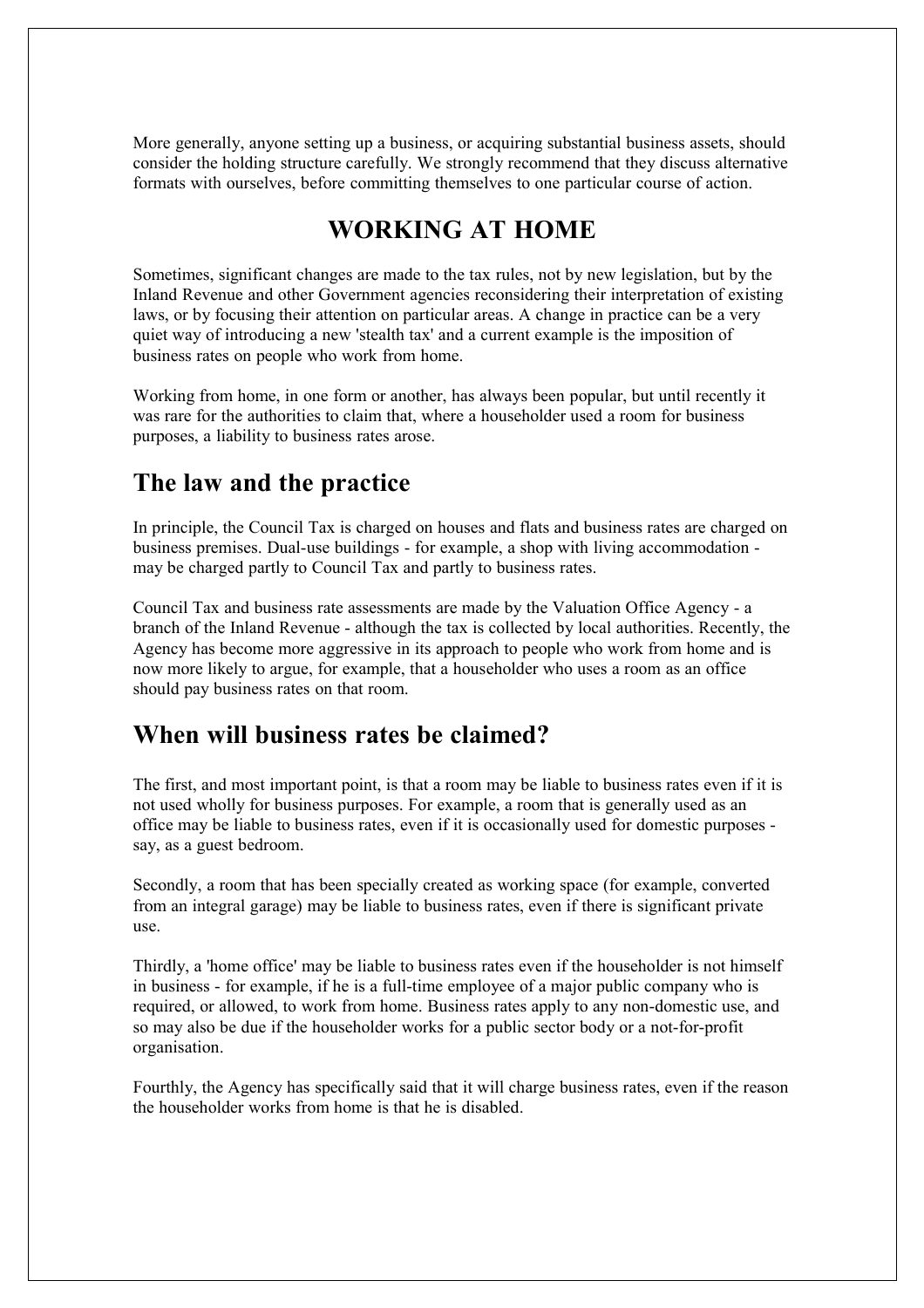Finally, the Valuation Office Agency's attack is directed not only at 'home offices' but at every kind of home-based business activity - for example, music teachers, health practitioners who see clients at home and market traders who need somewhere to store their merchandise.

#### **How can the householder defend himself?**

If possible, try to ensure that no room is used predominantly for business purposes, that there are no physical alterations to the building, and that there is no external indication that the house is used for business purposes. (The Valuation Office Agency considers, for example, that a doctor's 'brass plate' by the front door is evidence that the house is used for business purposes.)

Before imposing business rates, the Agency will send someone to inspect the premises, so it is important that the room looks like an ordinary room used by the family.

More generally, the whole question of business rates for working at home is a very grey area. The legislation does not clearly define the point at which business use of a house or flat creates a liability to business rates and it is at least arguable that the Valuation Office Agency's current, aggressive stance runs counter to assurances given by the Government when the Local Government Finance Act was debated in Parliament.

On the other hand, though its general principles are hazy, the legislation does set out some complex detailed rules - for example, that a domestic garage does not attract business rates, even if it is used for a business purpose (such as garaging a van or taxi, or storing merchandise), provided its floor area does not exceed 25 square metres. There are also special rules for guest houses and bed-and-breakfast accommodation.

All this means that, if the Valuation Office Agency indicates that they are considering imposing business rates liability, you should seek specialist advice, probably from a Chartered Surveyor specialising in rating work. The mere fact that you are professionally represented will make the Agency realise that you are not to be steamrollered into accepting liability in a marginal case and the surveyor will know how to counter the Agency's often partisan arguments.

## **. . . . . AND FINALLY**

We would like to close with a message for members of your family, especially those who have retired, who have simple financial affairs and who do not have accountants of their own. The message is: **Don't trust the Inland Revenue to get it right.**

The PAYE system has never been very good at coping with people with more than one source of income and if someone has, say, a National Insurance Retirement Pension, an Armed Forces pension and a pension from a former employer, it is frankly unlikely that the total tax deducted will exactly match their true liability for the year. Particular problems arise when pensions or allowances begin or end during the tax year, or are increased or reduced. Accordingly, it is always worth checking, at the end of the tax year, to ensure that excessive tax deductions have not been taken.